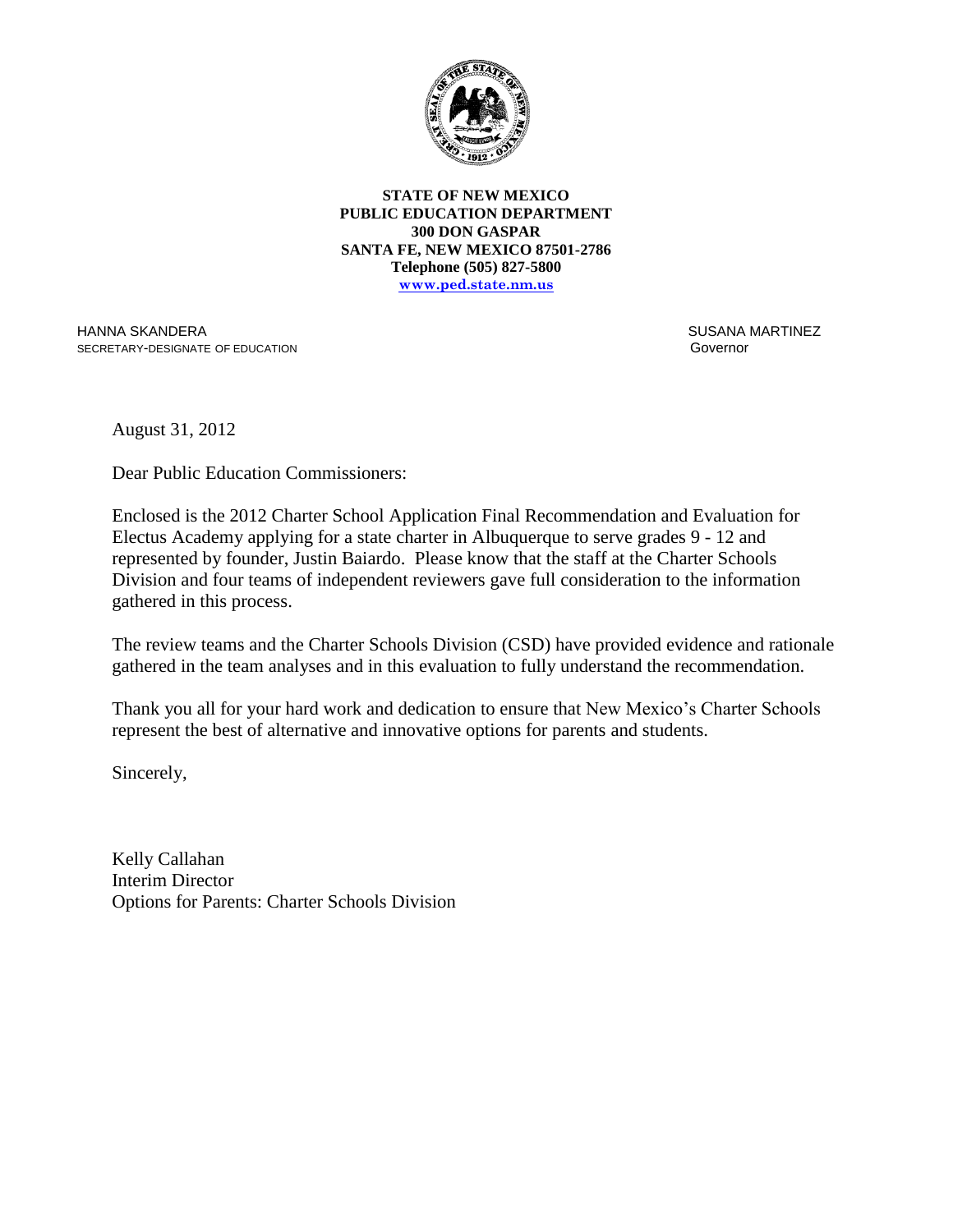## **I. Recommendation**

### Approve:  $\Box$

Overall the application is complete and adequate; and during their Capacity Interview, the applicant(s) demonstrated the capacity to implement the education and governance/management plans as described in the application. Nothing was identified that would indicate the applicant(s) do not have the experience, knowledge, and competence to successfully open and operate a charter school.

### Approve with Conditions:  $\boxtimes$

Overall the application is complete and adequate; and during their Capacity Interview, the applicant(s) demonstrated the capacity to implement the education and governance/management plans as described in the application. Nothing was identified that would indicate the applicant(s) do not have the experience, knowledge, and competence to successfully open and operate a charter school; however, the conditions listed below are required by law and must be addressed. If the PEC determines that there are any other conditions that need to be addressed, then those should be negotiated in a preliminary contract.

### **PROPOSED CONDITIONS**

The Applicant will negotiate a preliminary contract with the Public Education Commission pursuant to 22-8B-9.1:

- 1. Obtain standing as an approved Board of Finance
- 2. Secure a facility that meets PSFA Approval
- 3. Complete the planning-year checklist

Areas of concern to be addressed during the Planning Year:

Electus Academy will…

- 1. Select a short cycle assessment and reference the assessment in revised, related performance goals;
- 2. Revise Personnel Policies, specifically in the following areas: Discipline (ensure that the discipline policy provides due process), and paid military leave (ensure that it does not violate the state's anti-donation law);
- 3. Revise performance and organizational goals to ensure that they are specific, measurable, ambitious, and time-bound;
- 4. Provide a plan describing the school's implementation of Student Assistance Teams and Response to Intervention;
- 5. Adjust the school's teacher salary schedule so that it complies with state expectations;
- 6. Ensure that the school's governing council committees include two committees, Finance Committee and Audit Committee, that comply with state guidelines;
- 7. Revise the school's sustainability plan to address building the school's capacity in the following areas: finance, governance, facilities, community relationships, student enrollment, and charter compliance.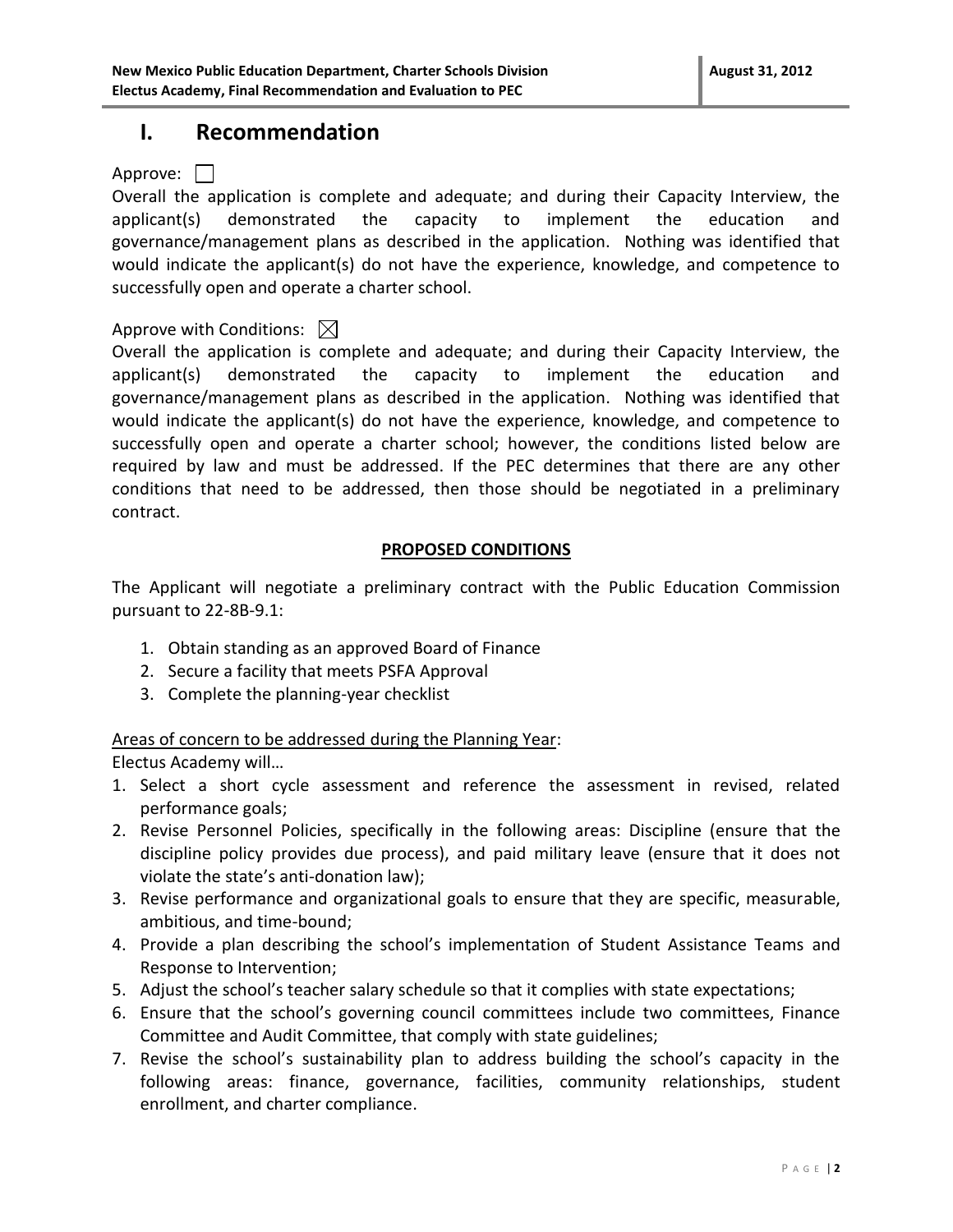Deny:  $\Box$ 

Overall the application is either incomplete or inadequate; or during their Capacity Interview, the applicant(s) did not sufficiently demonstrate the experience, knowledge, and competence to successfully open and operate a charter school.

The Charter Schools Act, in paragraph 1 of Subsection L of Section 22-8B-6 NMSA 1978, states that a chartering authority may approve, approve with conditions or deny an application. A chartering authority may deny an application if:

- (1) the application is incomplete or inadequate;
- (2) the application does not propose to offer an educational program consistent with the requirements and purposes of the Charter Schools Act;
- (3) the proposed head administrator or other administrative or fiscal staff was involved with another charter school whose charter was denied or revoked for fiscal management or the proposed head administrator or other administrative or fiscal staff was discharged from a public school for fiscal mismanagement;
- (4) for a proposed state-chartered charter school, it does not request to have the governing body of the charter school designated as a board of finance or the governing body does not qualify as a board of finance; or
- (5) the application is otherwise contrary to the best interests of the charter school's projected students, the local community or the school district in whose geographic boundaries the charter school applies to operate.

## **OPTIONS FOR PARENTS – CHARTER SCHOOLS DIVISION**

By:

Interim Director of Options for Parents, or Designee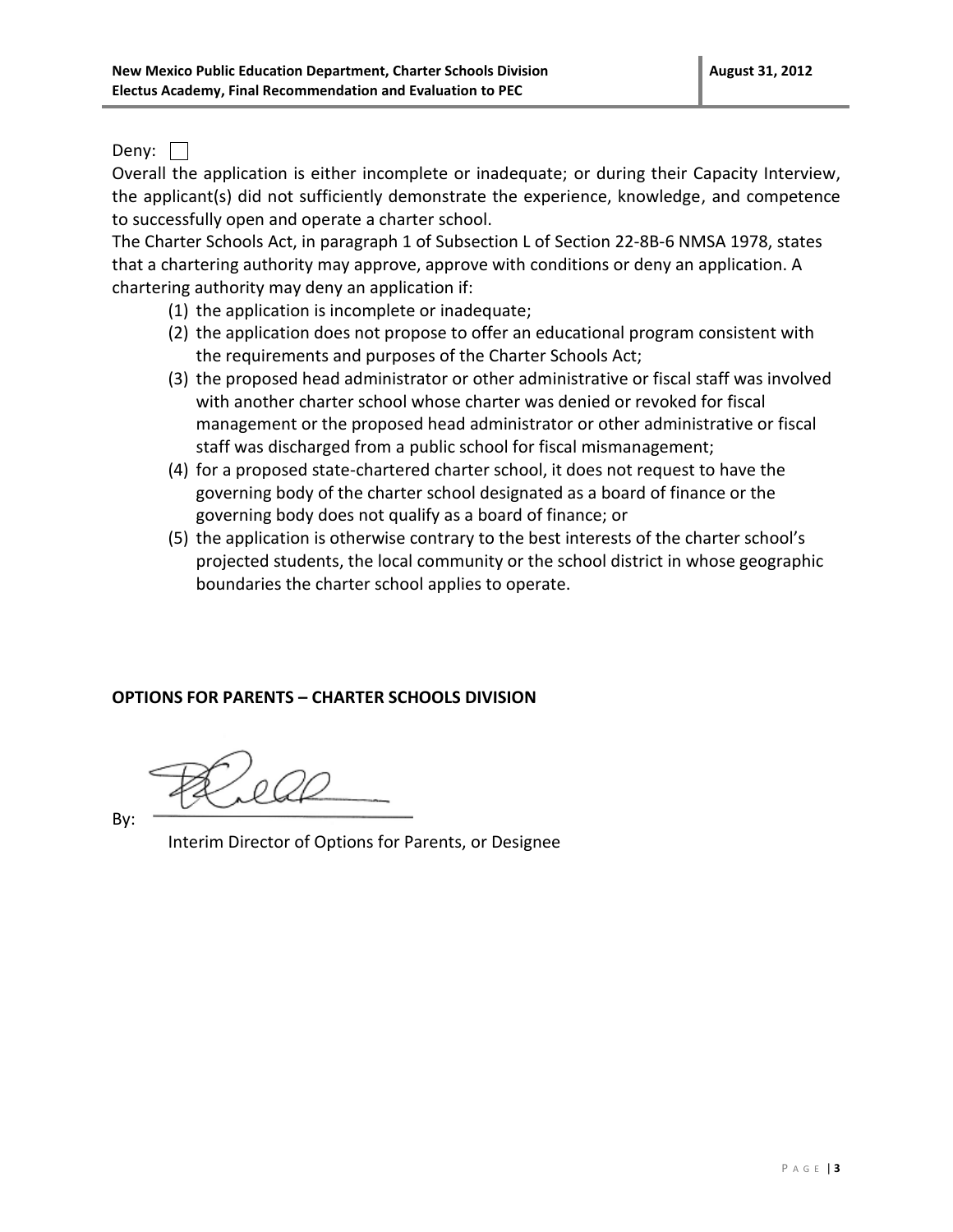# **I. Overall Score Sheet**

| <b>Section</b>                                                      | <b>Points Received</b> | <b>Applicant School's Possible</b><br><b>Points</b> |
|---------------------------------------------------------------------|------------------------|-----------------------------------------------------|
| Application                                                         |                        |                                                     |
| • Executive Summary                                                 | 2.66                   | 4                                                   |
| • Education Plan/Academic<br>Framework                              | 95.76                  | 112                                                 |
| · Organizational Plan and<br>Governance/Organizational<br>Framework | 57.44                  | 68                                                  |
| • Business Plan/ Financial<br>Framework                             | 15.33                  | 18                                                  |
| • Evidence of Support                                               | 7                      | 10                                                  |
| • Required Appendices                                               | $\overline{2}$         | $\overline{2}$                                      |
| Capacity Interview                                                  | 28                     | 30                                                  |
| <b>Overall Score</b>                                                | 208.19                 | 244                                                 |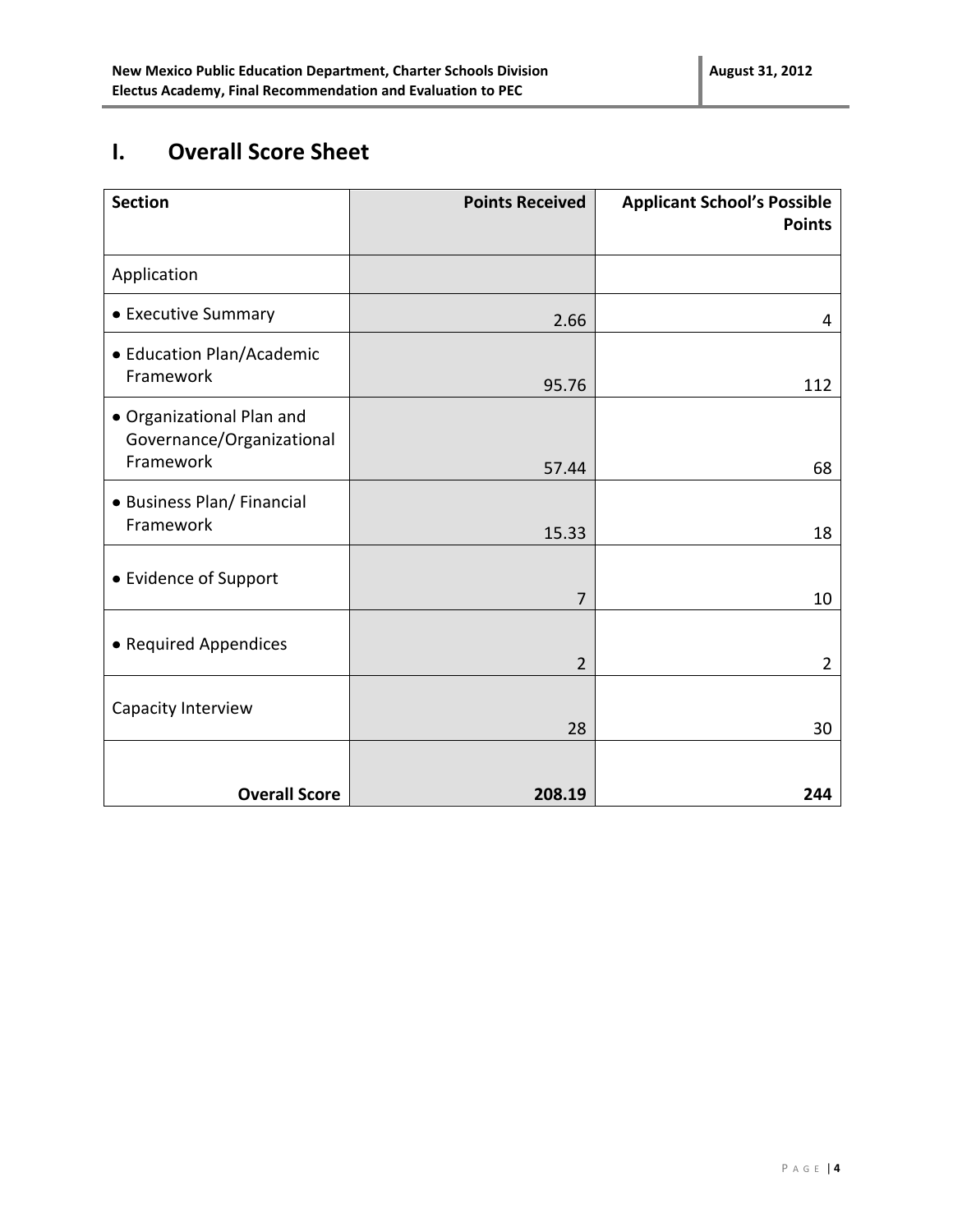## **II. Explanation Regarding Score Sheet**

In the final recommendation and analysis the review team and the CSD considers the overall score as well as the score in each individual section. For example, while the total possible points in the Business Plan only equals 18 points, it is essential that an applicant school score high in this section and have a sound financial plan. If an applicant school receives a low score in this section then the review team carefully considers that in their final analysis. Also please note that while the review team did not score the community input hearing, the review team and the CSD may reference it in the final recommendation and evaluation if pertinent information was offered that contradicts or affirms what was found in the application or the capacity interview. Second, if the applicant school's proposal did not answer any prompt as a result of applicability (e.g., the applicant school will be an elementary school and so did not provide responses to graduation-related prompts) then the review team and CSD will adjust the total possible points in the application section where the non-applicable item(s) is found as well as in the final score.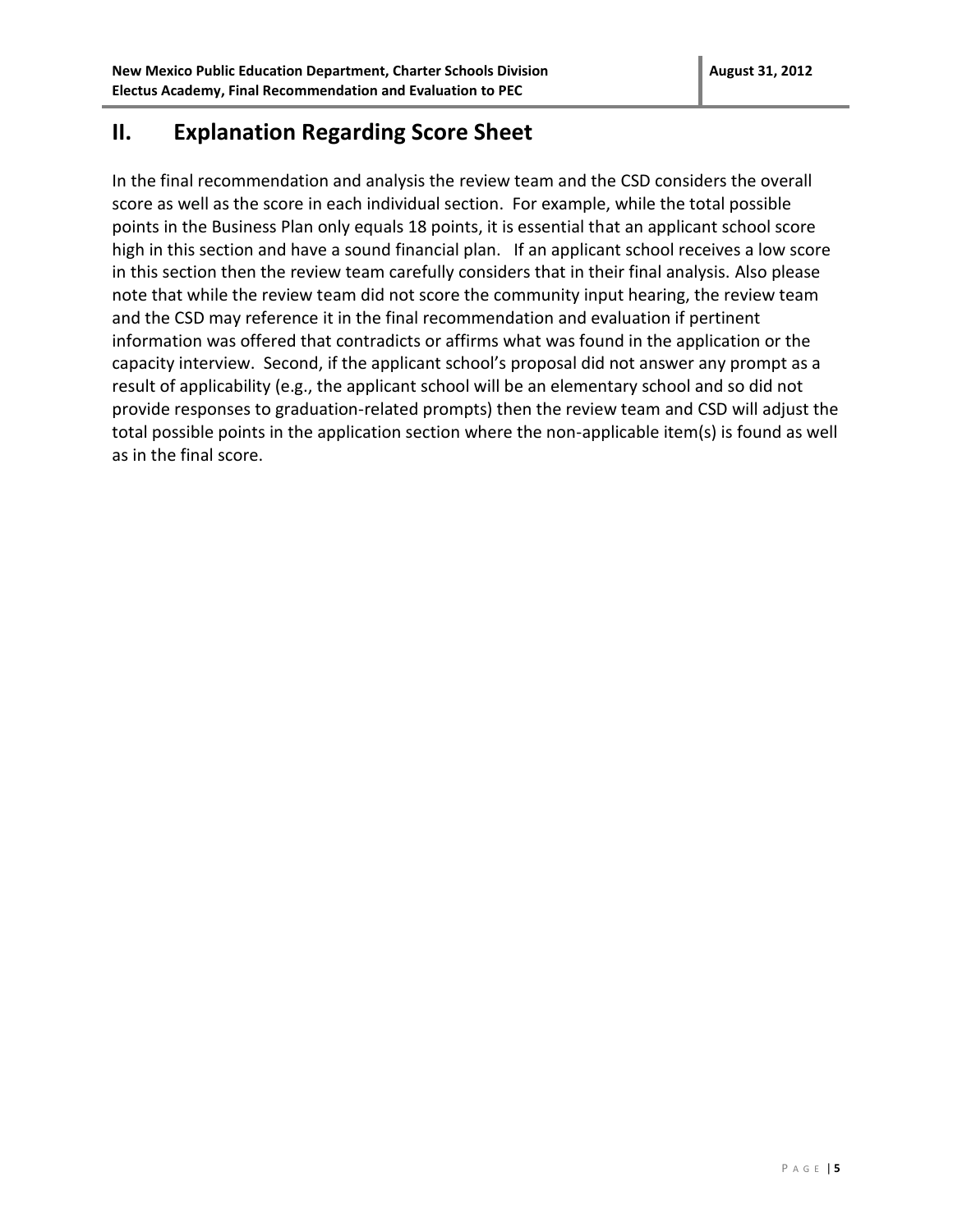## **III. Final Analysis**

| <b>Application Section</b>                  | <b>Points Received</b> | <b>Applicant School's Possible</b><br><b>Points</b> |
|---------------------------------------------|------------------------|-----------------------------------------------------|
| <b>Education Plan/Academic</b><br>Framework | 95.76                  | 11)                                                 |

### **Evidence/Statements Supporting Score in this Section:**

The mission and vision statements are provided. Although the vision statement lacks concision, the text provides a vision in the form of a "tour" of the school-in-action as a means of demonstrating the overall aspirations of the proposed school. Similarly, the mission statement also lacks concision, but contains the essential elements of the proposed school's mission.

The student performance goals are generally adequate, though the school has not identified a formative or short cycle assessment that is external to the school, opting instead for school-developed end-ofseminar exams. During the Planning Year, the school will need to select a short cycle assessment external to the school and reference it in the relevant goals. The state has named three short cycle assessments for which it will provide financial subvention should a school select one of them: *Albuquerque Public Schools District Benchmark Assessment*; *Discovery Education Assessment*; and *Riverside Interim Assessment*. In addition, during the Planning Year the school would need to revise both its Addressing Achievement Gap goal and Growth for the lowest 25% goal, providing greater specificity. While the application did describe goal monitoring, it did not address how the proposed school planned to manage the goals, i.e., what the school would do in the event that students are unable to meet the goals.

Research is provided on the Sudbury (Massachusetts) School model, from which Electus Academy will develop a variation, as well as on the guiding principles and objectives that give shape to the Electus school program. Scope and Sequence is provided for Physics, Chemistry, Biology, History/Social Studies, English, and Mathematics, along with aligned graduation requirements under the proposed school's seminars system. A standards alignment sample is provided for the sciences, as "Appendix N". Plans for developing the seminars and areas of concentration ("majors") are consistent with the school's implementation strategy. Upon approval of the charter, volunteers will begin designing the school's curriculum, and the actual curriculum development will officially commence on May 1, 2013 by the then hired teachers.

Differentiated curriculum (the Electus Academy model) is identified in the application as a variation of differentiated instruction, and therefore the learning needs of all students are accounted for in the seminars' approaches. The application demonstrates that the proposed school has the understanding and capacity to serve the needs of special education students, including those with IEP's and 504 plans. A plan is in place to provide ancillary services. The needs of English Language Learners (ELL) will be assessed using ACCESS, and assurances are provided that the school will provide both instructional support and appropriate seminars for ELL. (Examples are provided in the application.) A plan is in place to monitor and evaluate the progress of ELL. The budget, however, did not appear to anticipate ELL students. This would need to be clarified during the Planning Year.

An adequate list of assessments is provided, paired with plans for their use. The assessments include inventories to discover student learning styles and career interests, PSAT, SAT and ACT, seminar exit exams, and New Mexico SBA. However, as noted above, the school has not identified an external formative or short cycle assessment that it plans to use. This could be addressed in the Planning Year.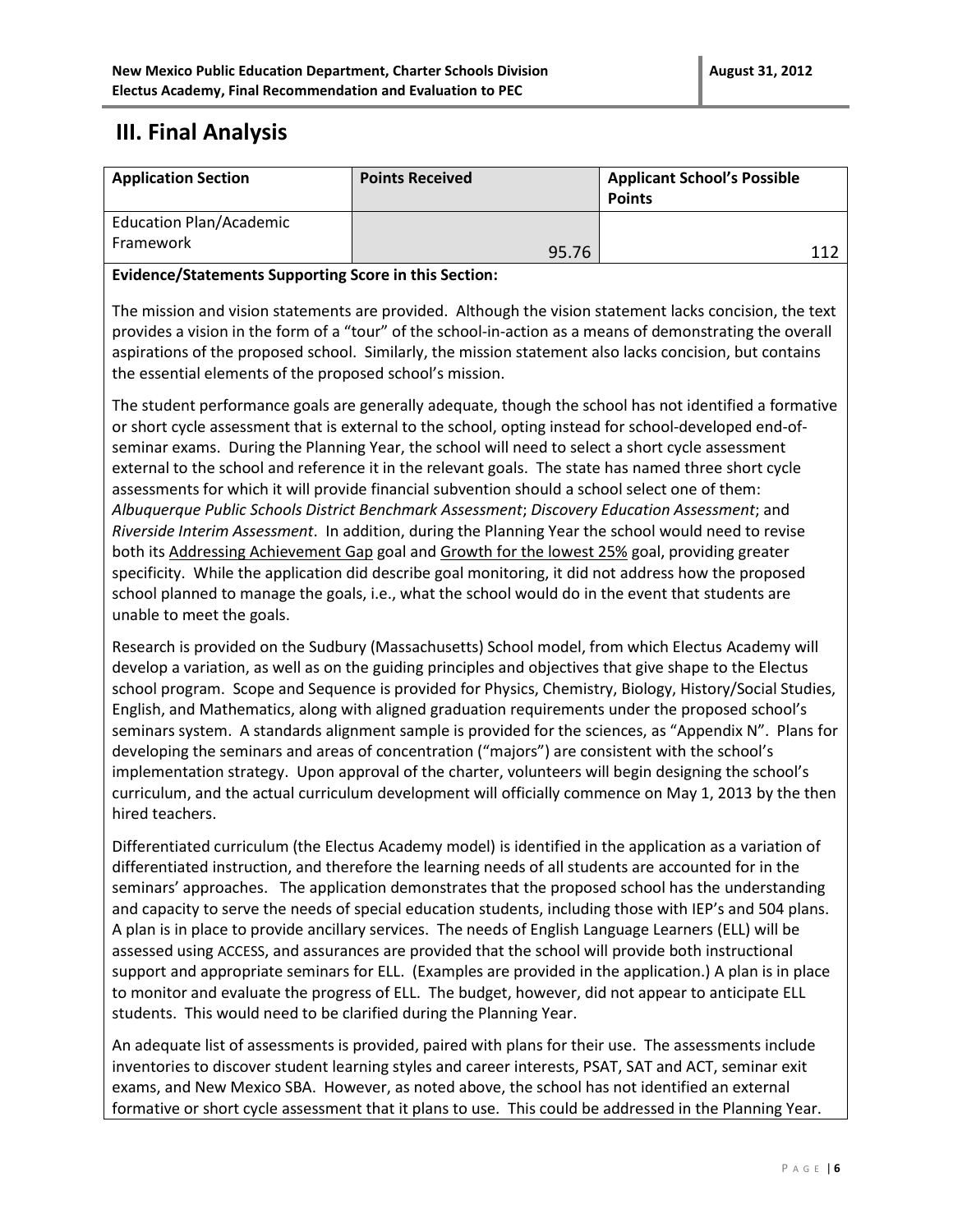The school developer has built into the school schedule formal time for remediation, as well as providing additional support for all students: remedial, developmental, and enrichment. The application speaks to the school's intended proactive approach to addressing student learning challenges, but it does not describe plans for the required Student Assistance Teams and Response to Intervention strategies. This missing piece would need to be developed during the Planning Year.

The school has plans in place for regular reporting of student progress; however, the Review Team was concerned that the plan relies heavily on online access, which could put some families at a disadvantage.

| <b>Application Section</b> | <b>Points Received</b> | <b>Applicant School's Possible</b><br><b>Points</b> |
|----------------------------|------------------------|-----------------------------------------------------|
| Organizational Plan and    |                        |                                                     |
| Governance/Organizational  |                        |                                                     |
| Framework                  | 57.44                  | 68                                                  |

**Evidence/Statements Supporting Score in this Section:**

The school developer has an adequate understanding of the role and responsibilities of the school's governing body, exercising its authority through developing policy, monitoring student academic and school financial performance, ensuring charter compliance, and hiring /evaluating the head administrator. The application includes adequate descriptions of the governing body, terms of office, officers, meetings, etc., as well as a clear plan for selecting new members. Prospective governing body members have strong professional experience as educators, community activists, non-profit organization leaders, and at least one with a described background in business. The Review Team noted that there is no one on the potential governing body with a background in school finance. Plans are in place for the regular training of governing body members and for the evaluation of the body as a whole.

The founder is a teacher with strong educational credentials in the classroom as well as in curriculum development. He also has public school administrative experience. While the Review Team noted that he has not previously opened or administered a charter school, it also recognized that the developer's long-term intent is to return to the classroom and perhaps help direct the curriculum development at Electus Academy.

Clear plans are in place for the head administrator to provide the governing body with financial reports at monthly governance meetings. A job description and professional qualifications are provided for the head administrator, accompanied by a plan to identify and hire that position. There is also a plan described for professionally evaluating the holder of that post.

The application includes an organization chart, itself innovative in that daily operations of the school will be managed by a leadership council that includes the principal, academic director, and the dean of students. As an accessible body, the council will make itself available to all community stakeholders, including teachers, students, parents, and others. Job descriptions are adequate, though not all job descriptions include reporting lines, as well as education and licensure requirements. The staffing plan is adequate, as is the plans for evaluating staff performance.

Additional attention needs to be paid to personnel policies, as the Review Team noted some provisions that raised concerns. These included a discipline process that did not appear to provide for due process,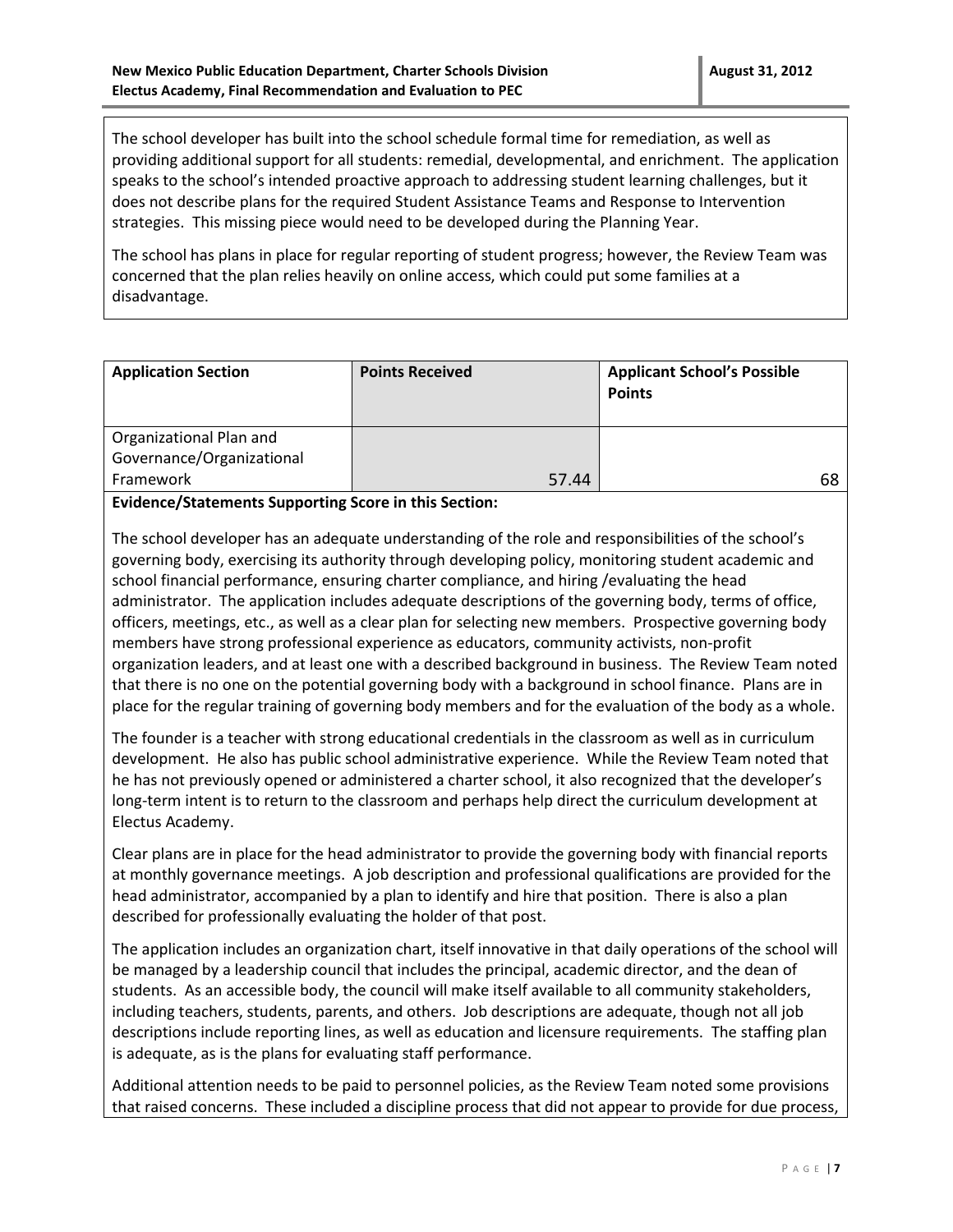and a provision for paid military leave, (double pay might violate the state's anti-donation law). These would need to be addressed during the Planning Year.

The application does not provide for a formal parent advisory body, though the text insists that one would be welcome. However, provision is in place for parental input into the leadership council (erroneously identified in the text as one of "two levels of governance" operating at Electus Academy) and the school's governing body. The proposed school has provided a pro-student and pro-academics student suspension plan.

The proposed school's plans for student recruitment, lottery, and enrollment are adequate and comply with state law. However, there is no description of conditions for student disenrollment. Also, the Review Team expressed concern about the proposed school's reliance on online social media for recruiting students, in that it may provide unequal access to the school.

Plans to comply with the Open Meetings Act, the Inspection of Public Records Act, and the Conflict of Interest law are adequate. The application indicates that the proposed school is considering providing limited transportation to and from the school. The facilities plans are adequate to the educational program's needs, though some concern has been noted about the anticipated costs associated with building renovations required to bring any building up to supporting the requirements of the school program (lecture halls and multiple seminar rooms, etc).

| <b>Application Section</b>                   | <b>Points Received</b> | <b>Applicant School's Possible</b><br><b>Points</b> |
|----------------------------------------------|------------------------|-----------------------------------------------------|
| <b>Business Plan/ Financial</b><br>Framework | 15.33                  | 1 Ջ                                                 |

**Evidence/Statements Supporting Score in this Section:**

The five-year budget (910B5) plan is provided and with a few exceptions is adequate, including projecting and supporting growth. The budget narrative is clear and the proposed school has provided adequate strategies for adjusting the budget to meet challenges that might arise unexpectedly. The Review Team noted some concerns, such as the high cost of curriculum and materials, and a proposed a salary schedule that appears inconsistent with state guidelines, especially in terms of licensure requirements. If approved, the school would need to bring the salary schedule into compliance. The curriculum and materials costs were explained by the applicant as necessary due to the nature of the curriculum, i.e., multiple cross-disciplinary seminars scheduled every 4.5 weeks. The school would need to develop its own resources rather than rely upon the purchase of standard textbooks.

The proposed school has not included provision for required Governance-level Finance and Audit committees. This could be corrected during the planning year.

The application contemplates two types of school expenditures, academic and administrative, requiring approval of the Administrative Executive, as distinct from the school's head administrator. Because this position does not appear in the proposed school's organization chart and the job description does not include licensure requirements, it is unclear if this responsibility is appropriate to the position. This could be clarified during the Planning Year.

The proposed school's sustainability plan is partially adequate in that the stated strategies address only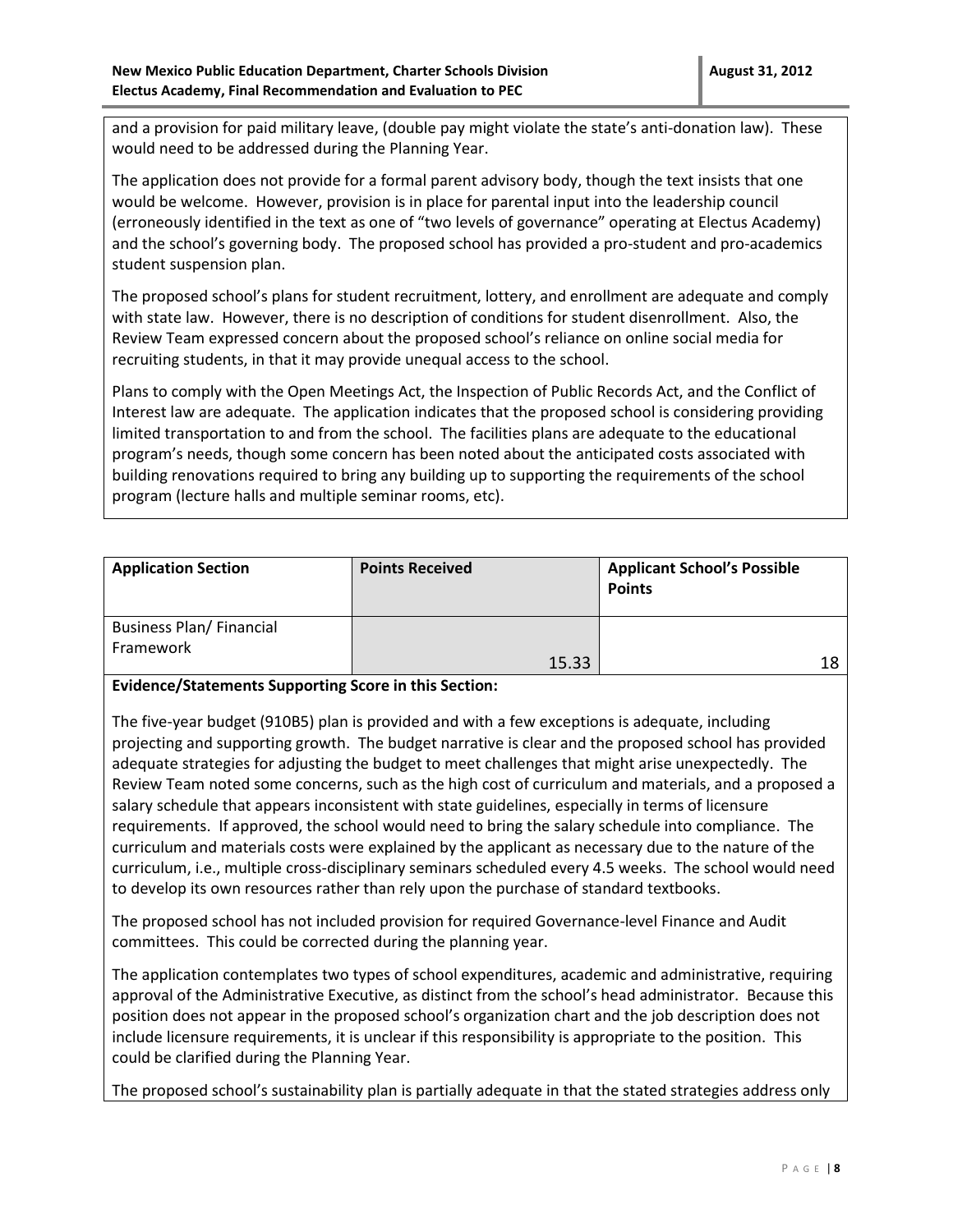adjustments to the budget should enrollment levels not meet targets. The plan does not address building school capacity in all identified areas (e.g., governance, facilities, community relationships, student enrollment, charter compliance, etc.). During the Planning Year, the school could revise the school's long-term sustainability.

| <b>Application Section</b>                                     | <b>Points Received</b> | <b>Applicant School's Possible</b><br><b>Points</b> |
|----------------------------------------------------------------|------------------------|-----------------------------------------------------|
| Executive Summary, Evidence of<br>Support, Required Appendices | 11.66                  | 16                                                  |

#### **Evidence/Statements Supporting Score in this Section:**

The Executive Summary provides a concise, comprehensive, and clear picture of the Electus Academy model and how it will be implemented. Guided student-choice theory in the form of varied seminars that are tiered to ensure that state standards, concepts and skills are sequentially developed and subject area concentrations (similar to college "majors") are innovative, student-centered, and compelling. The Executive Summary also includes a broadly written description of the general student population of the greater Albuquerque area, as well as a statement of need for effective college/ university preparation, if not for the proposed school itself. The application states that the school will serve students who are or might be college-bound, though the school will accept all students. The school developer also appears to have reviewed the college preparatory curricula of both public and private secondary schools throughout the area to determine the uniqueness of the Electus Academy model.

The school developer and project partners are from the greater Albuquerque area. While assertions are made in the application that broad community support and relationships are being built to assist the proposed school "build" capacity to offer viable "majors", no evidence is provided. The Review Team was concerned with the proposed school's intended reliance on social media and other online outlets to recruit students and communicate with parents on a regular basis. This strategy could create unequal access to the school in favor of those families who have ready access to online services and may inhibit some families from being able to respond to important school communications in a timely way. This was addressed during the capacity interview, and the school developer stated that he would employ multiple, more accessible methods for communicating.

All required appendices were included with the application. L

| <b>Section</b>     | <b>Points Received</b> | <b>Applicant School's Possible</b><br><b>Points</b> |
|--------------------|------------------------|-----------------------------------------------------|
| Capacity Interview |                        |                                                     |
|                    | 28                     |                                                     |

#### **Evidence/Statements Supporting Score in this Section:**

The school developer demonstrated a solid and clear grasp of the school's program and how it provides a comprehensible daily / annual organizational structure for both students' and teachers' schedules.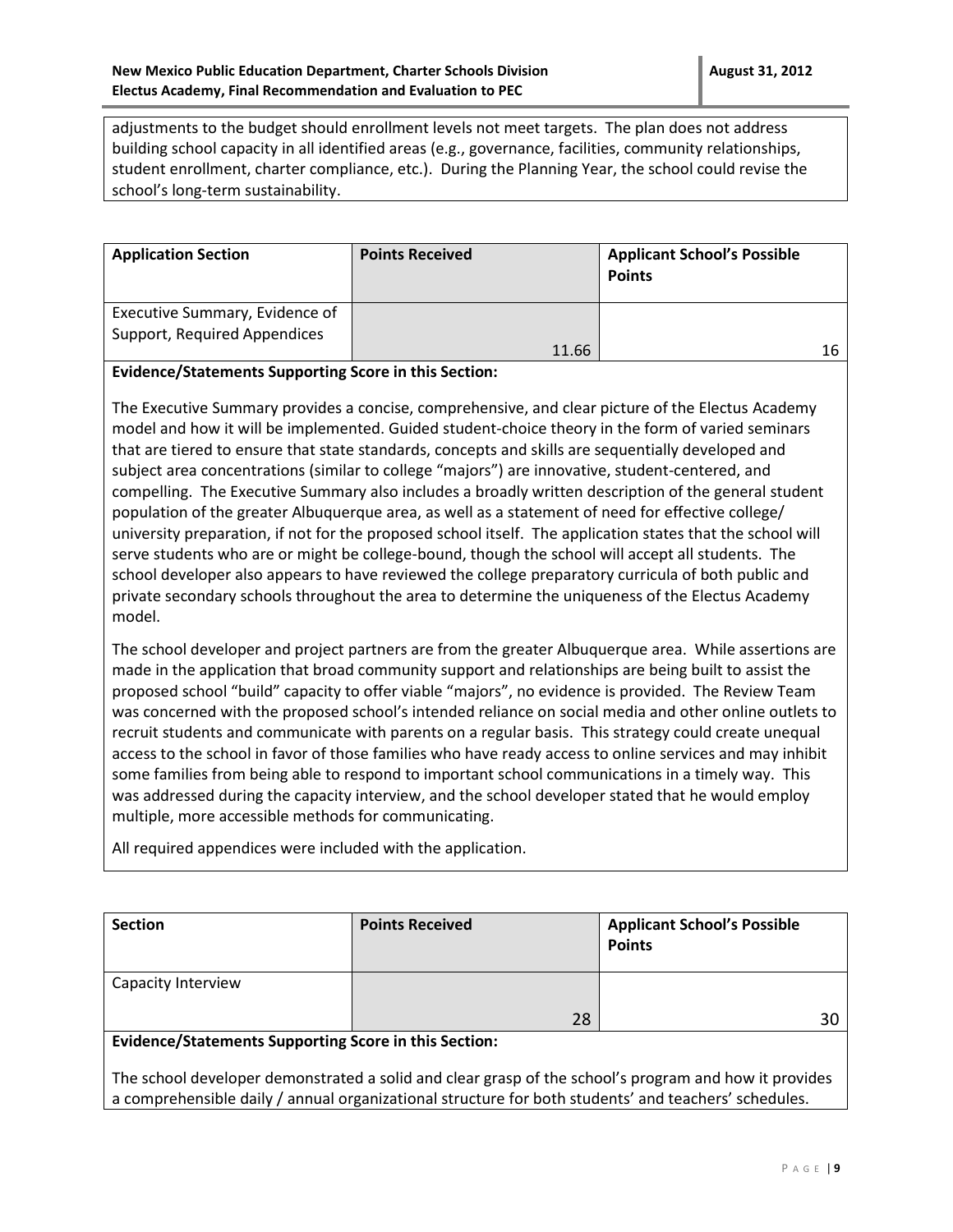Additionally, the school will welcome all students with the intent of guiding them towards postsecondary educational opportunities. Both the application and the capacity interview revealed the school developer's commitment and passion for providing students with engaging, challenging, meaningful seminars that support a variety of learning needs and interests. As such, it was clear during the capacity interview that the founder's personal vision is to support this school in the context of the classroom rather than as head of school or a member of the governing body. The founder described plans for the founding of a governing body with relevant experience and capable of providing required oversight.

The founder described the support team's activities in identifying an appropriate facility. He demonstrated understanding of the challenges the team faces in actually securing and renovating a facility. The founder stated that they will develop a "Next Steps" or contingency plan.

The founder recognizes the hurdles in place due to a lack of available federal start-up money. Nevertheless, the team has a broad organizational base with assigned responsibilities and clear targets. The founder blends idealism with pragmatism: he is a mission-driven public school educator, who knows how to make necessary adjustments to implement his vision. This was demonstrated by his having formulated strategies for modifying the plan in appropriate ways in order to ensure financial stability.

The founder demonstrated commitment to his core vision, while easily communicating the need for the model to work within a variety of constraints and to evolve over time. He emphasized the importance of broad community input at all levels, while insisting that it is the governing body that must ultimately exercise its authority through the development of policies, review of reports, and evaluation of the head administrator.

The founder described an impressive support organization behind him providing volunteer work and accomplishing needed tasks. He did identify the major challenges the school would face during the Planning Year, but was optimistic given the support structure already in place.

The founder demonstrated that he and his team have given extensive thought about and planning for ways to make its non-traditional model work within a more traditional state-wide educational system, especially for the placement of students who transfer into and out of Electus Academy, as well as for reporting required data into STARS, the creation of student transcripts, etc.

Finally, the founder has developed a practicable, innovative model of guided student-choice theory for public school students in New Mexico, backed with reasonable evidence that this model will work. When pressed, the founder acknowledged that the model may well require adjustments as it is brought to life. Although, he insisted, the model may require some adjustments over time, the core of the model will remain the same, i.e., providing students with meaningful, engaging, and challenging choices in how to approach their education while preparing them for post-secondary education.